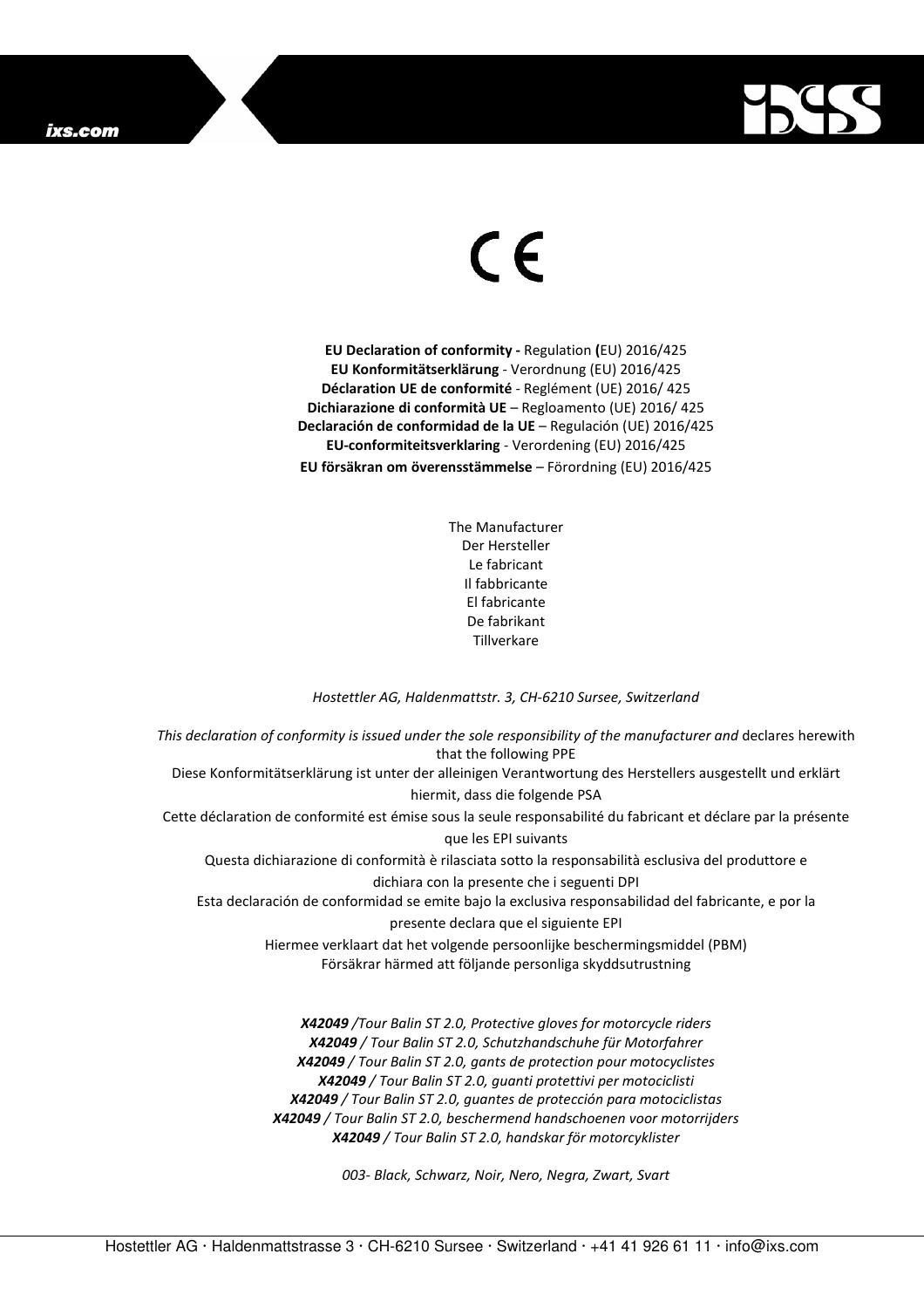

has undergone the EU-type examination conformity assessment procedure (Module B) performed by the Notified Body, **CTC** (n° 0075) 4, rue Hermann Frenkel, F-69367 Lyon cedex 07 (France) which has issued the EU Type Examination Certificate No. 0075/ 1895/162/04/20/1360.

And is compliant with the following Standard EN 13594:2015

## hat das EU-Baumusterprüfungs-Konformitätsbewertungsverfahren durchlaufen (Modul B) durchgeführt von der benannten Stelle, **CTC** (n° 0075) 4, rue Hermann Frenkel, F-69367 Lyon cedex 07 (Frankreich) die die EU-Baumusterprüfbescheinigung Nr. 0075/ 1895/162/04/20/1360 ausgestellt hat.

und entspricht der folgenden Norm EN 13594:2015

a subi la procédure d'évaluation de la conformité pour l'examen de type UE (module B) réalisée par l'organisme notifié, **CTC** (n° 0075) 4, rue Hermann Frenkel, F-69367 Lyon cedex 07 (France), qui a délivré le certificat d'examen de type UE n°. 0075/ 1895/162/04/20/1360

et est conforme à la norme suivante EN 13594:2015

è stato sottoposto alla procedura di valutazione della conformità dell'esame UE del tipo (modulo B) eseguita dall'organismo notificato, **CTC** (n° 0075) 4, rue Hermann Frenkel, F-69367 Lyon cedex 07 (Francia) che ha rilasciato il certificato di esame UE del tipo n. 0075/ 1895/162/04/20/1360.

Ed è conforme alla seguente norma EN 13594:2015

ha sido sometido al procedimiento de evaluación de conformidad del examen de tipo UE (Módulo B) realizado por el organismo notificado, **CTC** (n° 0075) 4, rue Hermann Frenkel, F-69367 Lyon cedex 07 (Francia) que ha emitido el certificado de examen UE de tipo no. 0075/ 1895/162/04/20/1360.

Y cumple con el siguiente estándar EN 13594:2015

de EG-typekeuring-conformiteitsbeoordelingsprocedure doorlopen (module B) heeft,uitgevoerd door de aangemelde instantie **CTC** (n° 0075) 4, rue Hermann Frenkel, F-69367 Lyon cedex 07 (Frankrijk) die het certificaat van EG-typeonderzoek nr. 0075/ 1895/162/04/20/1360 afgegeven heft.

en voldoet aan de volgende norm: EN 13594:2015